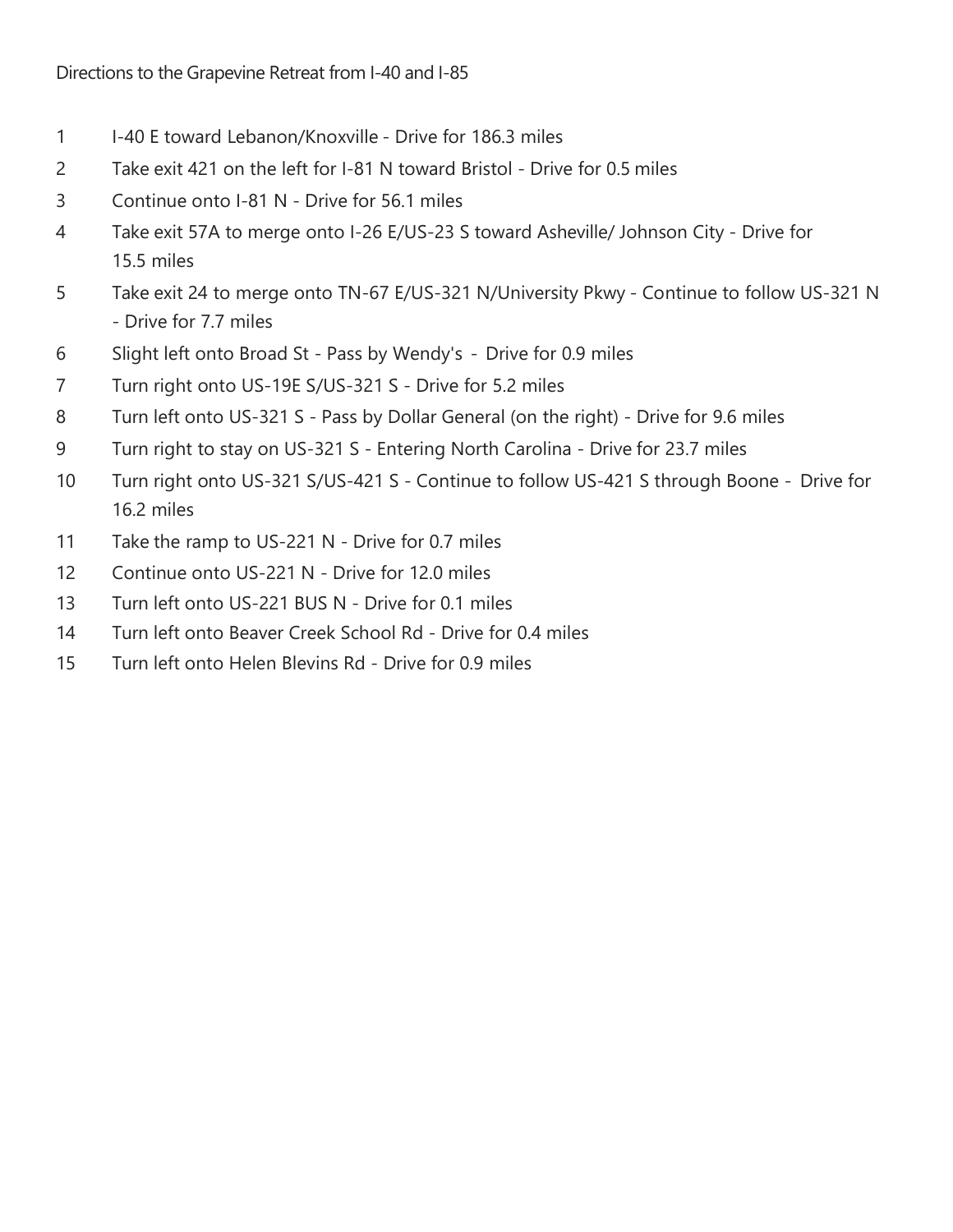## Directions to the Grapevine Retreat from Boone, NC or from North Wilkesboro, NC

|                                                     | $\boxed{194}$       |                              |                                                       |          | (a) Old US-421<br>Deep Gap       |
|-----------------------------------------------------|---------------------|------------------------------|-------------------------------------------------------|----------|----------------------------------|
| (32)<br>Oak Grove                                   | Hillcrest           |                              | $\widetilde{\left(421\right)}$<br>Rutherwood Old USA2 | Laxon    |                                  |
| (42)<br>Boone<br>Appaiachian<br>State<br>University | W King St<br>F King | $\left(\overline{22}\right)$ |                                                       |          |                                  |
| Poplar Grove                                        | EXT                 |                              |                                                       |          | $\Box$ Feedback                  |
|                                                     | Blowing Rock Ro     | Deeriveld Rd                 |                                                       | Triplett | 5000 feet<br>1 km<br>© 2020 HERE |

Starting at Boone, NC, you will follow the above map:

- There are lots of 321's, 421's, and 221's ... but follow the above map through downtown Boone and all those roads become one. Fifteen minutes from Boone you will come to a redlight at Deep Gap, at the intersection of 421 and 221. You'll see a sign and an exit ramp pointing toward West Jefferson. Take that right ramp and you will be on 221- N.
- Go 15 minutes until stoplight and turn left onto Hwy 163 headed into West Jefferson.
- Get immediately into the left lane and turn left onto Beaver Creek School Road.
- After about 1/4 mile, take first left onto Helen Blevins Road.
- Drive a mile towards the end. The road ends at a big red barn, but before you get there, take the last left up a long driveway toward a two-story maroon brick house, which is the Grapevine.



Starting at North Wilkesboro, NC, you will follow the above map:

- Twenty-ish minutes from North Wilkesboro, you will come to a redlight at Deep Gap, at the intersection of 421 and 221. Exit toward West Jefferson and you will be on 221-N.
- Go 15 minutes until stoplight and turn left onto Hwy 163 headed into West Jefferson.
- Get immediately into the left lane and turn left onto Beaver Creek School Road.
- After about 1/4 mile, take first left onto Helen Blevins Road.
- Drive a mile towards the end. The road ends at a big red barn, but before you get there, take the last left up a long driveway toward a two-story maroon brick house, which is the Grapevine.